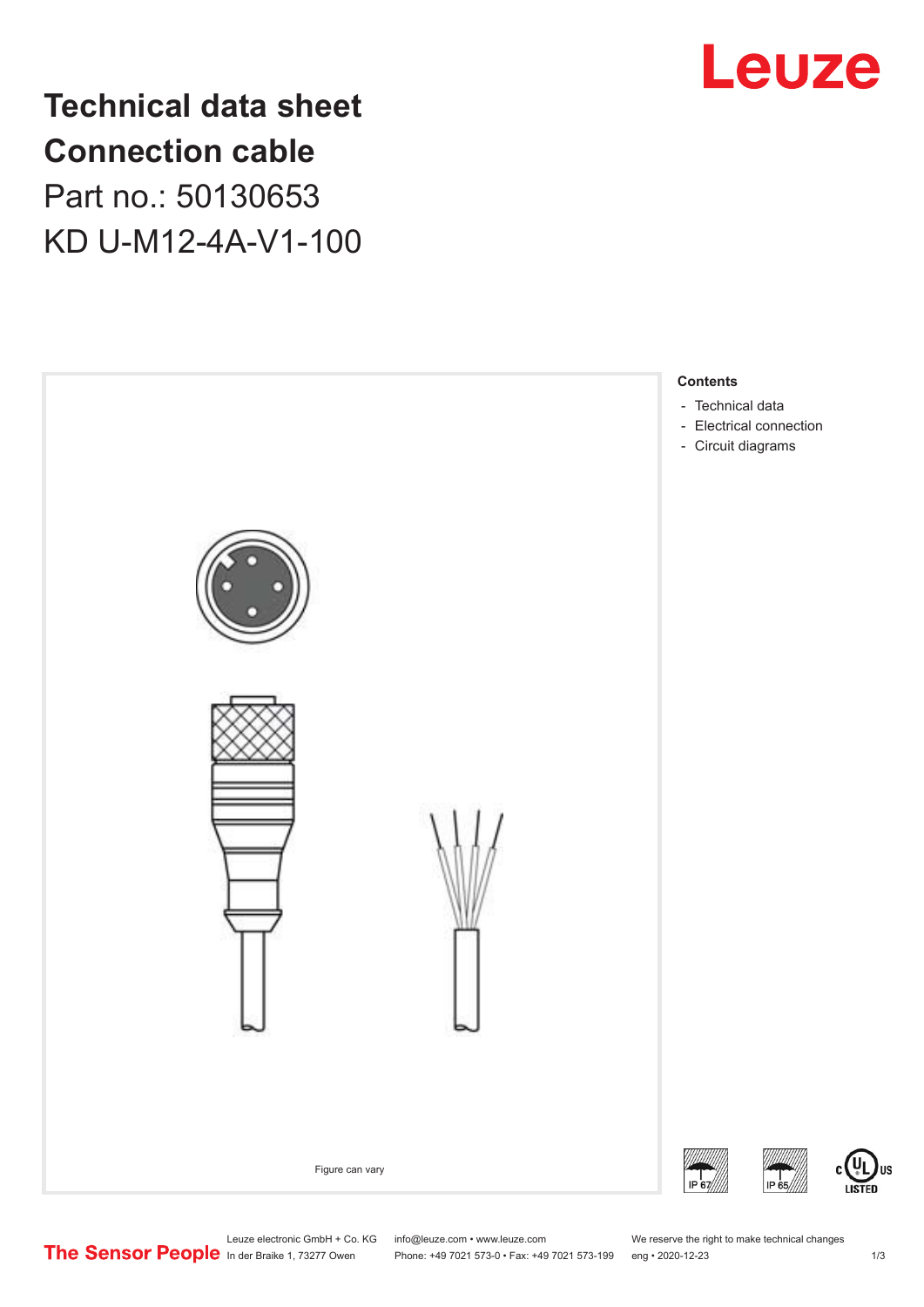## <span id="page-1-0"></span>**Technical data**

#### **Electrical data**

**Performance data**

**Operating voltage** Max. 250 V AC/DC

#### **Connection**

| <b>Connection 1</b>               |                                                                                                        |
|-----------------------------------|--------------------------------------------------------------------------------------------------------|
| <b>Type of connection</b>         | Connector                                                                                              |
| <b>Thread size</b>                | M <sub>12</sub>                                                                                        |
| <b>Type</b>                       | Female                                                                                                 |
| Handle body material              | <b>PUR</b>                                                                                             |
| No. of pins                       | 4-pin                                                                                                  |
| Encoding                          | A-coded                                                                                                |
| Version                           | Axial                                                                                                  |
| Lock                              | Screw fitting, nickel-plated diecast zinc,<br>recommended torque 0.6 Nm, self-<br>locking              |
| <b>Connection 2</b>               |                                                                                                        |
| <b>Type of connection</b>         | Open end                                                                                               |
|                                   |                                                                                                        |
| Cable properties                  |                                                                                                        |
| <b>Number of conductors</b>       | 4 Piece(s)                                                                                             |
| Wire cross section                | $0.34 \, \text{mm}^2$                                                                                  |
| <b>AWG</b>                        | 22                                                                                                     |
| Sheathing color                   | <b>Black</b>                                                                                           |
| Shielded                          | No                                                                                                     |
| Silicone-free                     | Yes                                                                                                    |
| Cable design                      | Connection cable (open on one end)                                                                     |
| Cable diameter (external)         | $5 \text{ mm}$                                                                                         |
| Cable length                      | 10,000 mm                                                                                              |
| <b>Sheathing material</b>         | <b>PVC</b>                                                                                             |
| Wire insulation                   | PVC                                                                                                    |
| Suitability for drag chains       | No                                                                                                     |
| Properties of the outer sheathing | Free of CFC, cadmium, silicone and<br>lead, easily machine-processable                                 |
| Resistance of the outer sheathing | Good oil, gasoline and chemical<br>resistance, flame retardant in<br>accordance with UL 1581 VW1 / CSA |

FT1

## Leuze

#### **Mechanical data**

| <b>Width across flats</b>                                       | $13 \text{ mm}$          |
|-----------------------------------------------------------------|--------------------------|
| Bending radius, flexible laying, min.                           | Min. 10 x cable diameter |
| Bending radius, stationary laying, min. Min. 5 x cable diameter |                          |
|                                                                 |                          |
| <b>Environmental data</b>                                       |                          |
| Ambient temperature, operation,<br>flexible use                 | $-580 °C$                |
| Ambient temperature, operation,<br>stationary use               | $-3080 °C$               |
| <b>Certifications</b>                                           |                          |
| Degree of protection                                            | IP 65                    |
|                                                                 | IP 67                    |
| <b>Certifications</b>                                           | c UL US                  |
|                                                                 |                          |
| <b>Classification</b>                                           |                          |
| <b>Customs tariff number</b>                                    | 85444290                 |
| eCl@ss 5.1.4                                                    | 27279201                 |
| eCl@ss 8.0                                                      | 27279218                 |
| eCl@ss 9.0                                                      | 27060311                 |
| eCl@ss 10.0                                                     | 27060311                 |
| eCl@ss 11.0                                                     | 27060311                 |
| <b>ETIM 5.0</b>                                                 | EC001855                 |
| <b>ETIM 6.0</b>                                                 | EC001855                 |
| <b>ETIM 7.0</b>                                                 | EC001855                 |

## **Electrical connection**

#### **Connection 1**

| <b>Type of connection</b> | Connector                                                                             |
|---------------------------|---------------------------------------------------------------------------------------|
| <b>Thread size</b>        | M <sub>12</sub>                                                                       |
| <b>Type</b>               | Female                                                                                |
| Handle body material      | <b>PUR</b>                                                                            |
| No. of pins               | $4$ -pin                                                                              |
| Encoding                  | A-coded                                                                               |
| Version                   | Axial                                                                                 |
| Lock                      | Screw fitting, nickel-plated diecast zinc, recommended<br>torque 0.6 Nm, self-locking |